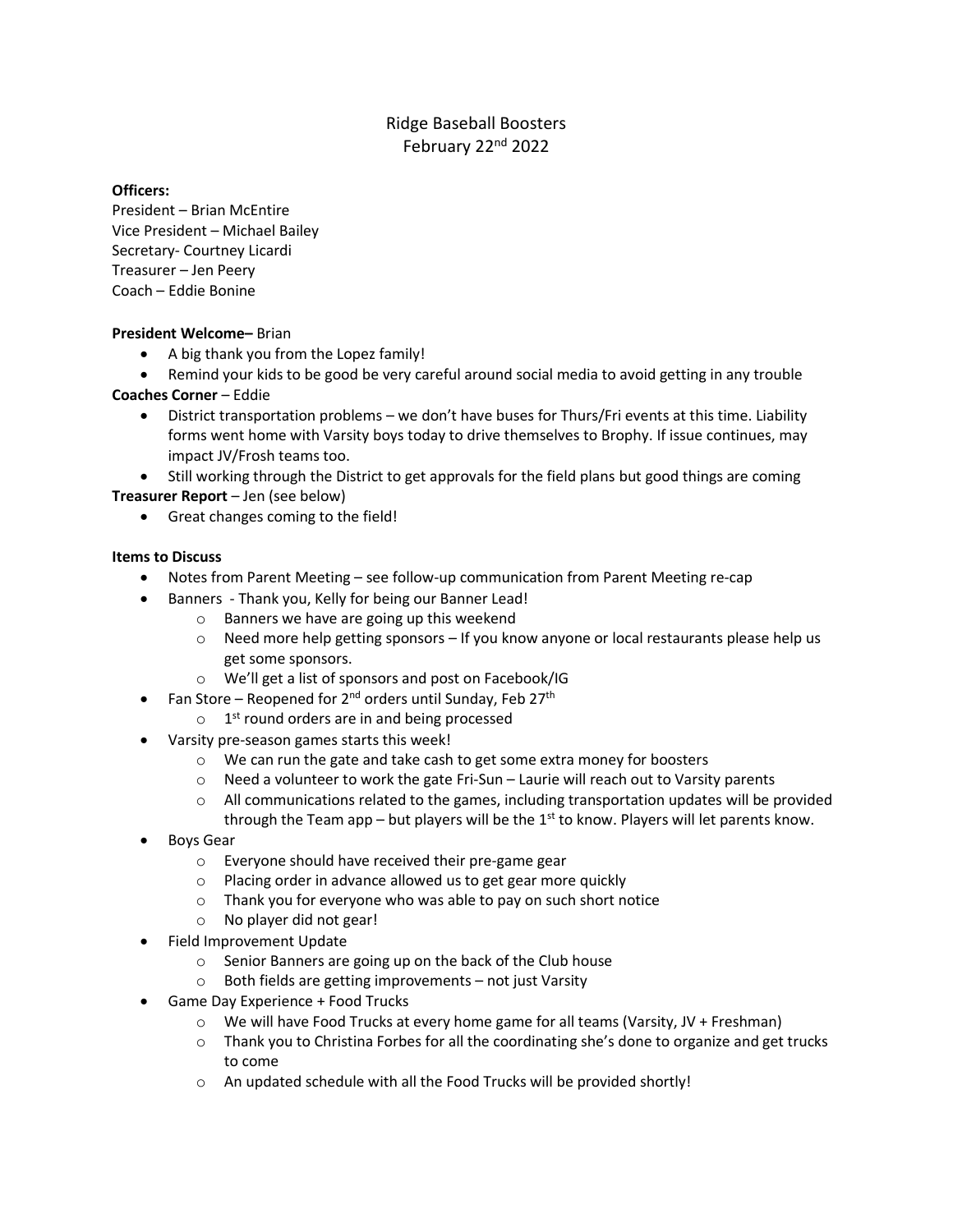- $\circ$  We will no longer have a concession stand since we didn't make much money from this. Instead we'll have Food Trucks to draw in the community and have fun.
- o Team Dinners each week will be planned for all in-season games. These will be organized by the Team Coordinator (see below) to allow boys to have some fun off the field and bond. This is Ridge Baseball tradition and we are excited to be able to do this again post-pandemic.
- o Need parents to volunteer to host these dinners Families can partner up to feed the boys either the day before the game or after – once per week for whatever day is best.
- o Dinners are typically for boys only.
- Team Specific Leaders/Activities
	- o Need volunteers for each team to serve as the Team Coordinator/Leader
	- $\circ$  In this role they will help to coordinate for Team Dinners and will also contact the opposing team's school for game logistics, ie cash/etickets, masks/no masks, bleachers/no bleachers, food/no food so they can inform parents.
- Game Changer/Scoreboard/Announcing/Photographer
	- o We are looking for other volunteers to also serve in other roles on game day.
	- o Please see the chart below for needed volunteers. Note: Varsity is covered.
	- o If you are interested in helping, please let me know.
	- o *Note: Roles can be shared if needed*

|          | Team                  | <b>Game Changer</b>    | <b>Scoreboard</b> | Announcer    | Photographer |
|----------|-----------------------|------------------------|-------------------|--------------|--------------|
|          | Coordinator           |                        |                   |              |              |
| Freshman | Kiu Hoang             | Matt Licardi/          |                   | n/a          |              |
|          |                       | Kiu Hoang              |                   |              |              |
| JV       | <b>Kelly Billings</b> |                        |                   |              |              |
|          |                       |                        |                   |              |              |
| Varsity  | Laurie Cottrell       | <b>Varsity Players</b> | Dan McGee         | <b>Brian</b> | Nana Forbes  |
|          |                       |                        |                   |              |              |

# **Other Volunteer Opportunities** *(to be discussed at the next meeting)*

- End of Year video
- Senior Night Chairman and Members to help plan and coordinate Senior Night
- Banquet Committee Members to help plan and execute the end of the year season banquet. o Jen Peery will serve as the committee chair.

# **Upcoming Important Dates: -**

- Tuesday, March 22, 2022 Next Booster Meeting at the CCV Cafe
- April 25, 2022 Senior Night
- $\bullet$  May 19, 2022 Banquet
- November 5, 2022 2022 Golf Tourney Date